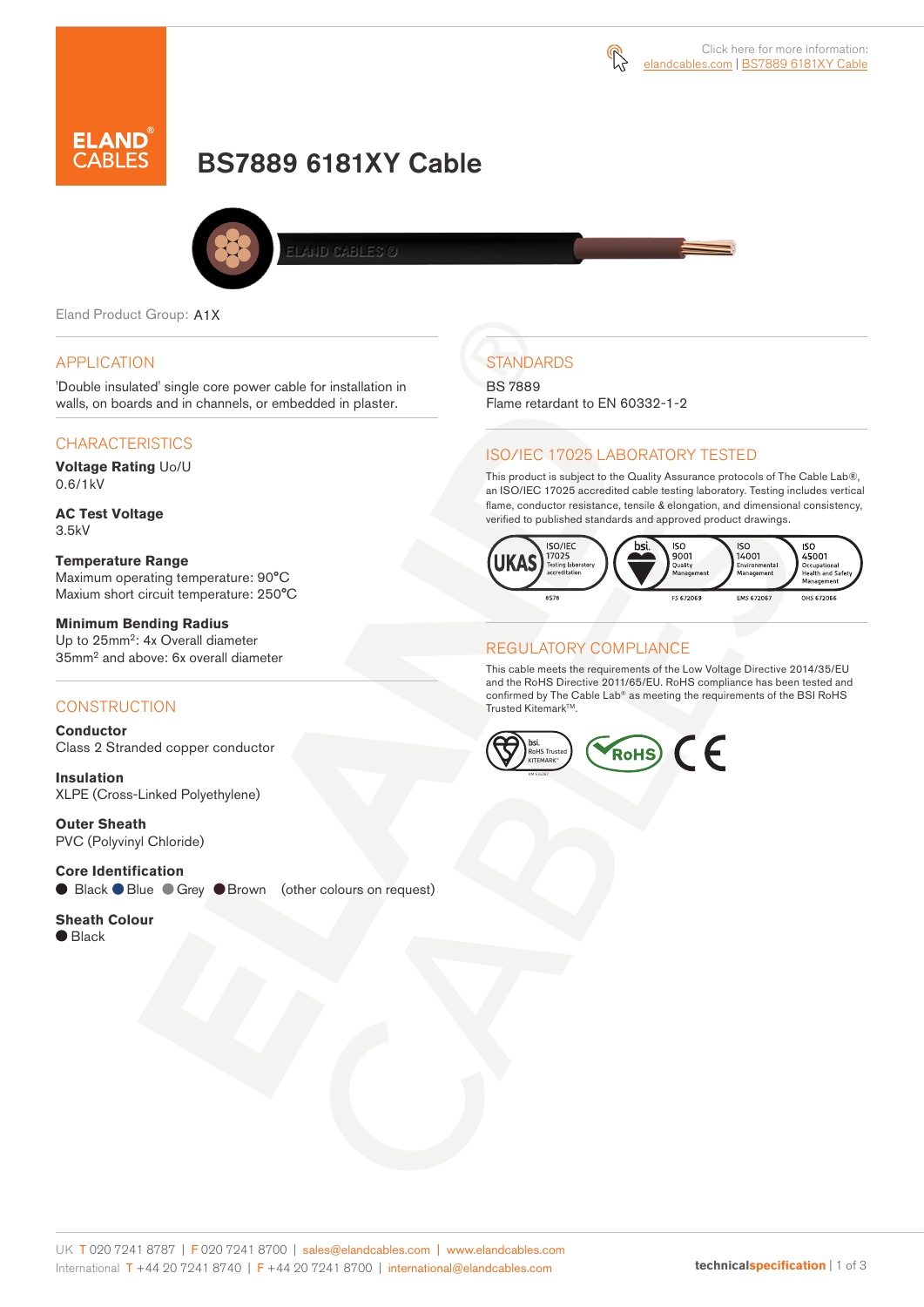

## DIMENSIONS

| ELAND PART NO. | <b>NOMINAL CROSS</b><br>SECTIONAL AREA<br>mm <sup>2</sup> | NOMINAL DIAMETER OF<br><b>CONDUCTOR</b><br>mm | <b>NOMINAL THICKNESS</b><br>OF INSULATION<br>mm | <b>MINIMUM THICKNESS</b><br>OF OVER SHEATH<br>mm | <b>NOMINAL</b><br><b>OVERALL DIAMETER</b><br>mm | <b>NOMINAL</b><br><b>WEIGHT</b><br>kg/km |  |
|----------------|-----------------------------------------------------------|-----------------------------------------------|-------------------------------------------------|--------------------------------------------------|-------------------------------------------------|------------------------------------------|--|
| A1XBK/**0015   | 1.5                                                       | 1.55                                          | 0.70                                            | 1.09                                             | 5.4                                             | 42                                       |  |
| A1XBK/**0025   | 2.5                                                       | 2.00                                          | 0.70                                            | 1.09                                             | 5.8                                             | 55                                       |  |
| A1XBK/**004    | 4                                                         | 2.50                                          | 0.70                                            | 1.09                                             | 6.3                                             | 70                                       |  |
| A1XBK/**006    | 6                                                         | 3.09                                          | 0.70                                            | 1.09                                             | 6.9                                             | 92                                       |  |
| A1XBK/**010    | 10                                                        | 3.85                                          | 0.70                                            | 1.09                                             | 7.7                                             | 135                                      |  |
| A1XBK/**016    | 16                                                        | 4.70                                          | 0.70                                            | 1.09                                             | 8.5                                             | 190                                      |  |
| A1XBK/**025    | 25                                                        | 5.85                                          | 0.90                                            | 1.09                                             | 10.1                                            | 285                                      |  |
| A1XBK/**035    | 35                                                        | 6.90                                          | 0.90                                            | 1.09                                             | 11.1                                            | 380                                      |  |
| A1XBK/**050    | 50                                                        | 8.10                                          | 1.00                                            | 1.09                                             | 12.5                                            | 500                                      |  |
| A1XBK/**070    | 70                                                        | 9.70                                          | 1.10                                            | 1.09                                             | 14.3                                            | 705                                      |  |
| A1XBK/**095    | 95                                                        | 11.40                                         | 1.10                                            | 1.18                                             | 16.2                                            | 950                                      |  |
| A1XBK/**120    | 120                                                       | 12.70                                         | 1.20                                            | 1.18                                             | 17.7                                            | 1180                                     |  |
| A1XBK/**150    | 150                                                       | 14.50                                         | 1.40                                            | 1.26                                             | 20.1                                            | 1475                                     |  |
| A1XBK/**185    | 185                                                       | 15.90                                         | 1.60                                            | 1.26                                             | 21.9                                            | 1800                                     |  |
| A1XBK/**240    | 240                                                       | 18.60                                         | 1.70                                            | 1.35                                             | 25.0                                            | 2345                                     |  |
| A1XBK/**300    | 300                                                       | 20.70                                         | 1.80                                            | 1.43                                             | 27.4                                            | 2925                                     |  |
| A1XBK/**400    | 400                                                       | 23.50                                         | 2.00                                            | 1.52                                             | 30.7                                            | 3720                                     |  |
| A1XBK/**500    | 500                                                       | 26.50                                         | 2.20                                            | 1.60                                             | 34.3                                            | 4750                                     |  |
| A1XBK/**630    | 630                                                       | 30.20                                         | 2.40                                            | 1.77                                             | 38.8                                            | 6115                                     |  |

\*\* Designates the insulation colour. For each Eland Cables part number replace with the colour code as listed below: e.g. A1XBK/BK0015 = 1.5mm<sup>2</sup> Black

### COLOUR CODES

| COLOUR | <b>Black</b> | <b>Blue</b> | ÷rev | <b>Brown</b> |
|--------|--------------|-------------|------|--------------|
| CODE   | BK           | <b>BL</b>   | GR   | <b>BR</b>    |

# ELECTRICAL CHARACTERISTICS

| NOMINAL CROSS<br>SECTIONAL AREA<br>mm <sup>2</sup> | CONDUCTOR DC RESISTANCE AT 20°C<br>ohm/km |
|----------------------------------------------------|-------------------------------------------|
| 1.5                                                | 12.10                                     |
| 2.5                                                | 7.41                                      |
| $\overline{4}$                                     | 4.61                                      |
| 6                                                  | 3.08                                      |
| 10                                                 | 1.83                                      |
| 16                                                 | 1.15                                      |
| 25                                                 | 0.727                                     |
| 35                                                 | 0.524                                     |
| 50                                                 | 0.387                                     |
| 70                                                 | 0.268                                     |
| 95                                                 | 0.193                                     |
| 120                                                | 0.153                                     |
| 150                                                | 0.124                                     |

The information contained within this datasheet is for guidance only and is subject to change without notice or liability. All the information is provided in good faith and is believed to be correct at the time of publication. When selecting cable accessories, please note that actual cable dimensions may vary due to manufacturing tolerances.